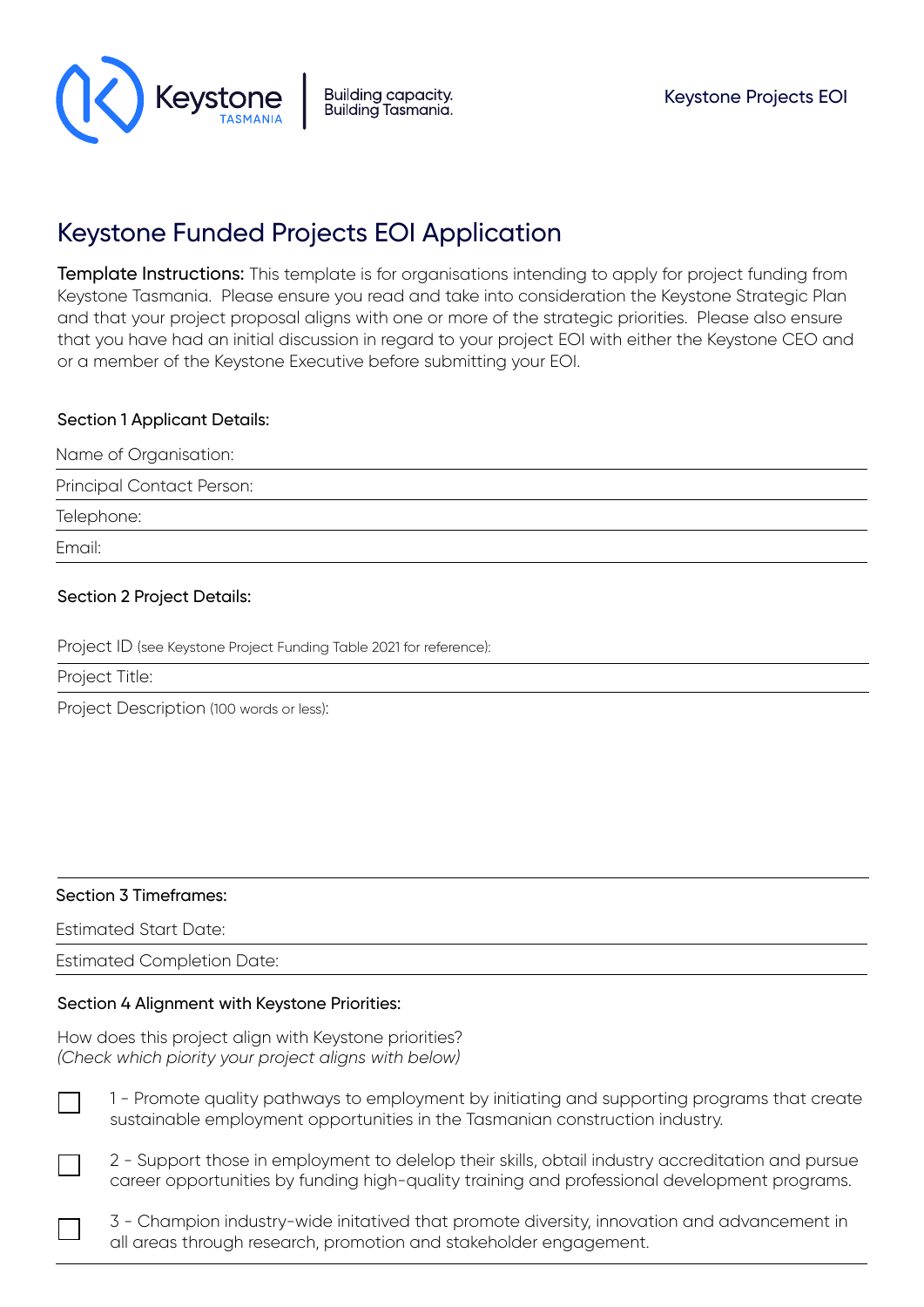

### Section 5 Strategic Plan Requirements:

If you are applying for project funding of \$15,000 or more, you are required to provide EITHER a copy of your current Strategic Plan, confirming that building and construction industry workforce development is a priority action area for your organisation OR a summary description of your organisation's experience delivering successful workforce development activities.

Attach your organisation's Strategic Plan to your email submission OR provide a summary description of other evidence of workforce development capacity here.

### Section 6 Proposed Project Budget (Please take note of Keystone's Trading Terms and Conditions):

|                                                   | Breakdown of project costs |
|---------------------------------------------------|----------------------------|
| <b>Total Project Costs:</b>                       | \$                         |
| Your Organisation's Financial Contribution:       |                            |
| Any Third-Party Financial Contribution:           |                            |
| Any Third-Party Other Contribution:               |                            |
| Project funding sought from Keystone Tasmania: \$ |                            |

#### Section 7 Additional Information

This Section is Optional - *(include any other relevant information not otherwise provided in this application form)*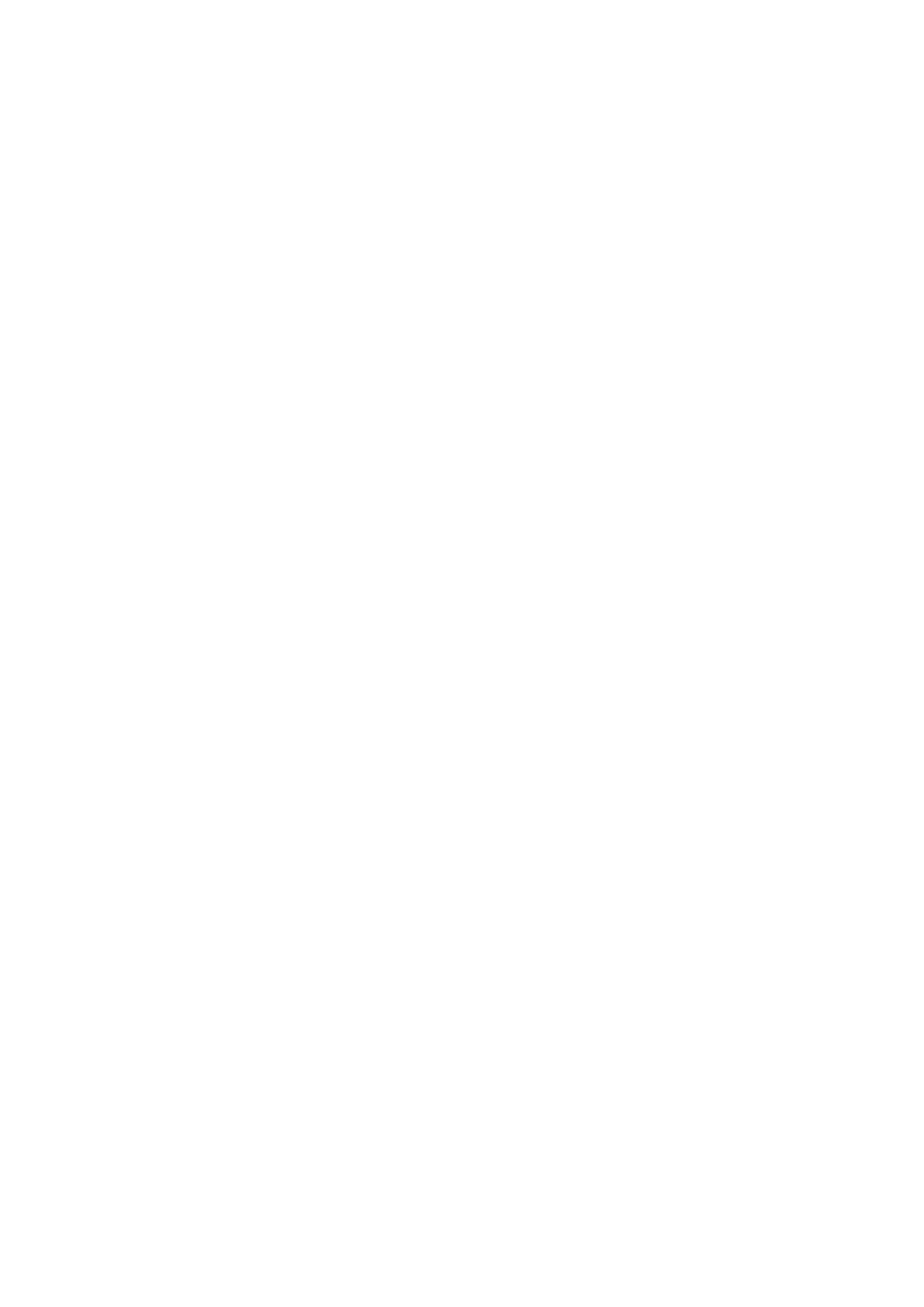

**Building capacity.**<br>Building Tasmania.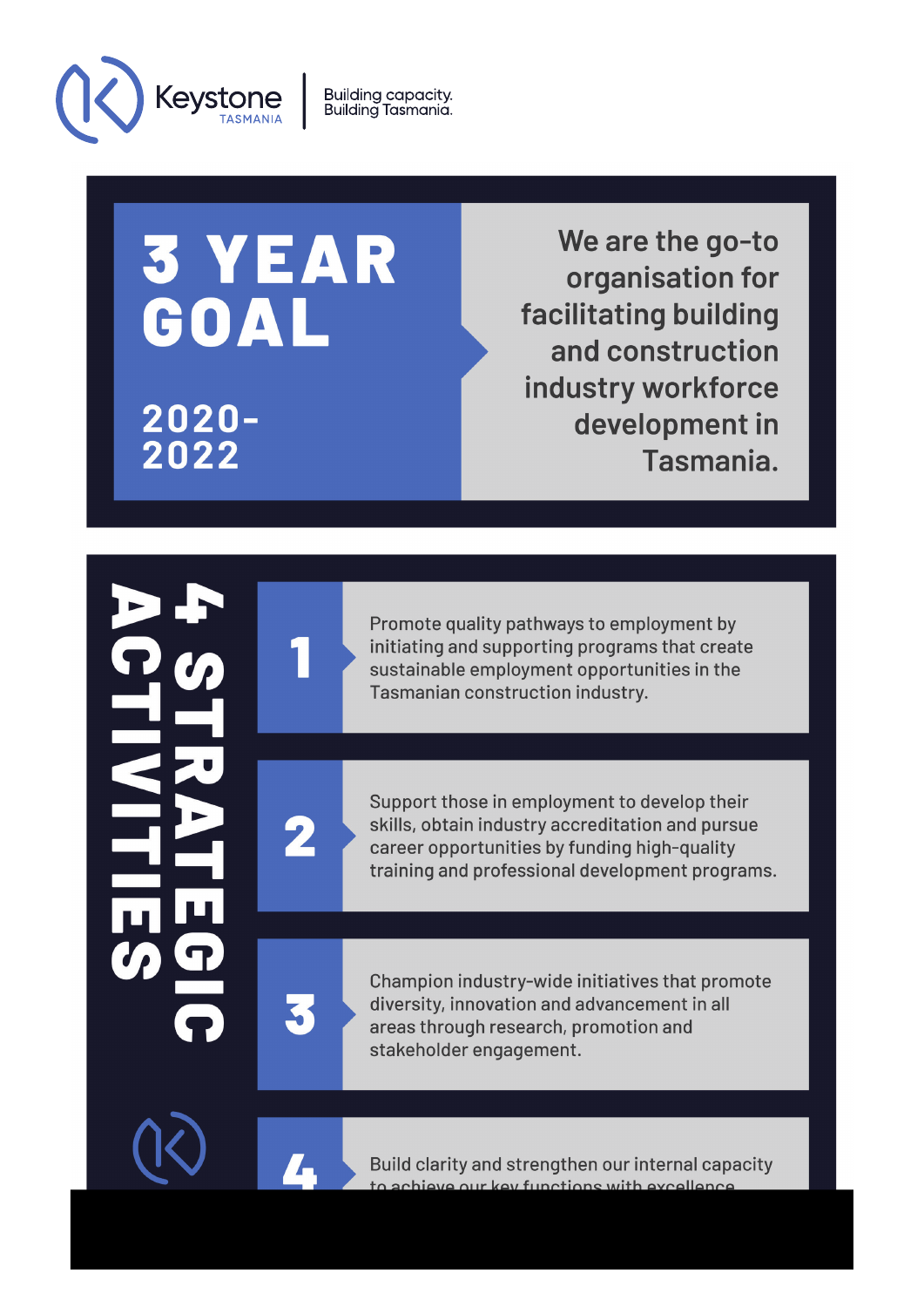

| <b>STRATEGY 1:</b> | <b>Promote Pathways to Employment</b>                                                                                                                 |
|--------------------|-------------------------------------------------------------------------------------------------------------------------------------------------------|
| Rationale and Aims | The pipeline of new apprenticeships is not meeting existing demand and requires a strategic re-think.                                                 |
|                    | A new approach to pathways is needed to embrace elements of the traditional apprentice pipeline that are working, and re-think elements that are not. |
|                    | We aim to make building and construction a "first choice" occupation and improve the quality and quantity of candidates moving into apprenticeships.  |
| <b>Outcomes</b>    | We:                                                                                                                                                   |
|                    | Understand the existing apprenticeship pipeline and have conducted an analysis of what is working / not working.                                      |
|                    | Have developed a plan to increase the volume and quality of candidates moving into apprenticeships.                                                   |
|                    | Have developed consistent and agreed targets in close collaboration with industry and government agencies.                                            |
|                    | Have industry support for our programs and activities.                                                                                                |
|                    | Are communicating our programs effectively.                                                                                                           |
|                    | Are evaluating the success of our programs against agreed criteria.                                                                                   |
| <b>Outputs</b>     | Documented pathways plan in collaboration with industry, Skills Tasmania and Department of Education.                                                 |
|                    | Program-specific communication plans to engage employers, schools, students etc, generally and at key decision points.                                |
|                    | Roll out of programs and budgets in line with strategy.                                                                                               |
|                    | Ongoing monitoring of data in line with agreed targets.                                                                                               |

# **STRATEGY 2: Facilitate High Quality Training and Professional Development**

| <b>Rationale and Aims</b> | Currently, the industry has limited workforce development planning, which is often reactive and short term in nature.<br>Civil construction has lower levels of training activity, planning and a fragmented industry collaboration.<br>We have an opportunity to support and facilitate positive changes across this specific sector.<br>Overall, we aim to promote longer-term planning that embeds a more strategic approach to training across industry.                                                                                                           |
|---------------------------|------------------------------------------------------------------------------------------------------------------------------------------------------------------------------------------------------------------------------------------------------------------------------------------------------------------------------------------------------------------------------------------------------------------------------------------------------------------------------------------------------------------------------------------------------------------------|
| <b>Outcomes</b>           | We:<br>Enable resources and targeted funding to provide the most effective training and delivery of professional development programs.<br>Have consolidated our support for training offerings to promote quality and competition in the sector.<br>Allocate funding and resources equitably and transparently, through streamlined processes.<br>Are positively influencing workforce planning in all sectors, but especially the civil sector, as evidenced by more strategic business-level planning and<br>higher levels of training and professional development. |
| Outputs                   | An overarching plan with recommendations about where to target our funding to meet strategic objectives.<br>A regular, effective engagement forum that includes civil sector Associations and industry directly, to deliver a longer-term plan for strategic workforce<br>planning.                                                                                                                                                                                                                                                                                    |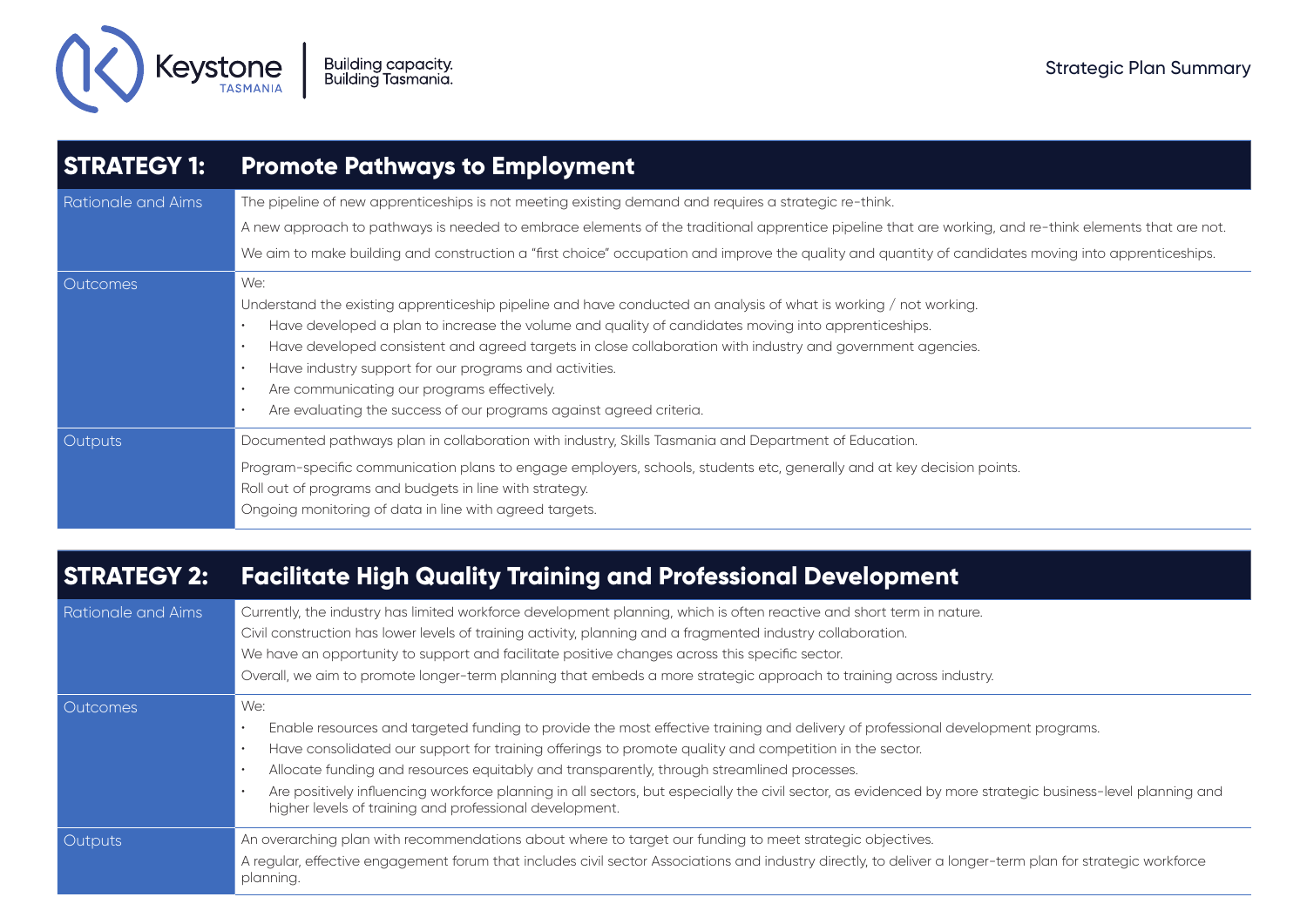

# **STRATEGY 3: Champion Industry-Wide Workforce Development Initiatives**

| <b>Rationale and Aims</b> | To accurately quantify current and future workforce needs, we need data consistency and currency.                                                                                                         |
|---------------------------|-----------------------------------------------------------------------------------------------------------------------------------------------------------------------------------------------------------|
|                           | We aim to facilitate the online sharing of real-time data in a consistent, accessible format that enables stakeholders to develop strategy based on<br>common understandings of the industry environment. |
|                           | We aim to promote innovation and engagement with new technologies across all sectors of the Industry.                                                                                                     |
|                           | We aim to recognise exceptional performance and encourage greater participation through an equitable and transparent distribution of awards and<br>scholarships.                                          |
| Outcomes                  | We:                                                                                                                                                                                                       |
|                           | Engage with stakeholders across government and industry to define the problem, the data required, and how to measure current and future skills<br>shortages.                                              |
|                           | Have identified an agreed data set and reporting measures to measure skills shortages across the industry.                                                                                                |
|                           | Are sharing contemporary data online with government, industry and the community to provide deep insights and projections of projects and labour<br>force needs.                                          |
|                           | Have developed a plan and process to support awards and scholarships in a transparent and equitable way.                                                                                                  |
|                           | Are leading government-industry collaboration around a Construction Technology Policy.                                                                                                                    |
|                           | Have articulated and commenced implementing a strategy to promote BIM.                                                                                                                                    |
| <b>Outputs</b>            | Streamlined and consolidated data reporting collection and publication for industry.                                                                                                                      |
|                           | Data is available online in a user friendly, easy to navigate way for industry.                                                                                                                           |
|                           | Clear and documented awards and scholarships assessment and awards approach.                                                                                                                              |
|                           | A Construction Technology Policy approved by government.                                                                                                                                                  |
|                           | Funded relevant projects.                                                                                                                                                                                 |
|                           | Demonstrated leadership in the BIM hub and other groups that are promoting BIM.                                                                                                                           |
|                           |                                                                                                                                                                                                           |